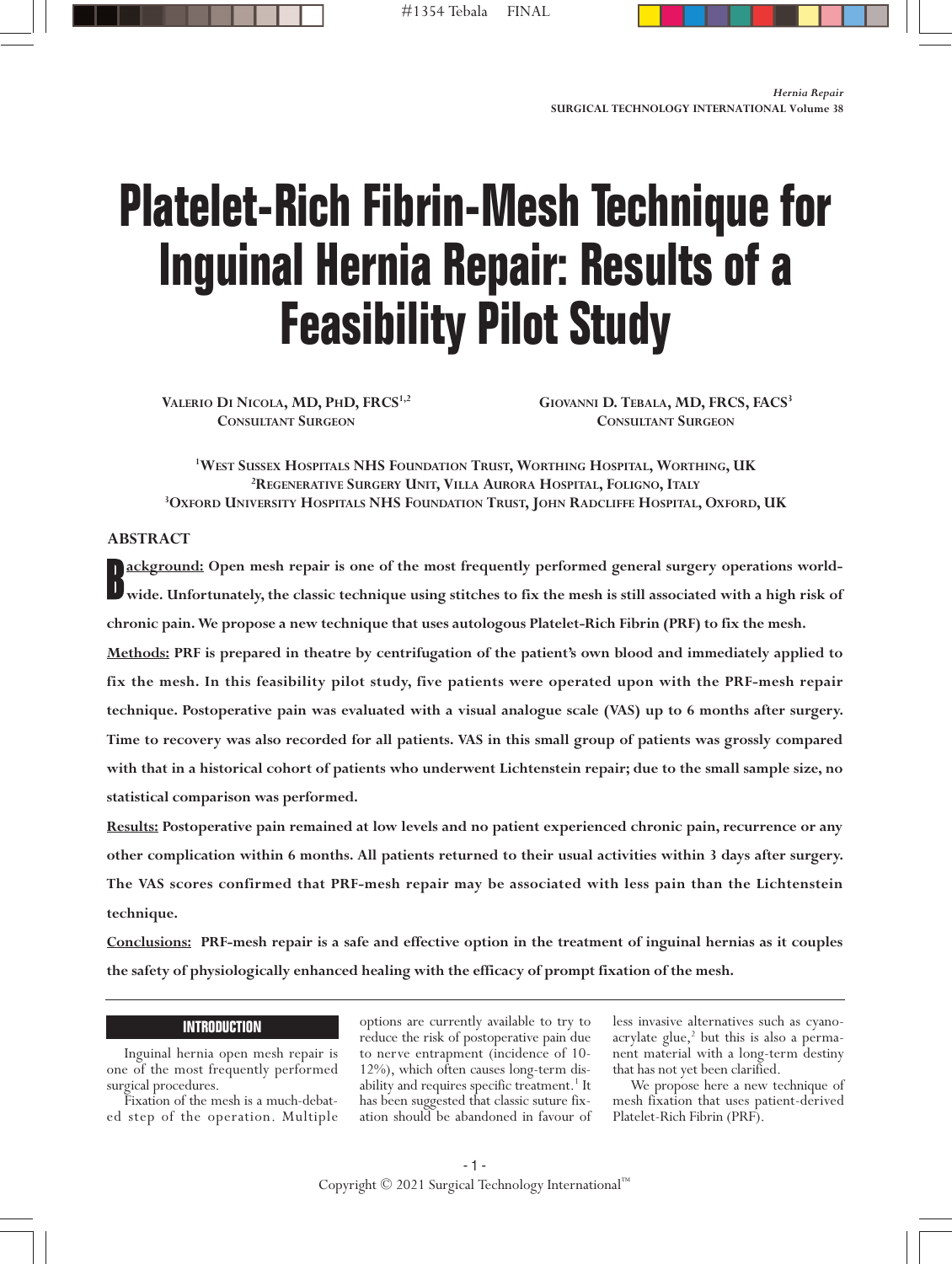## *Platelet-Rich Fibrin-Mesh Technique for Inguinal Hernia Repair: Results of a Feasibility Pilot Study* **DI NICOLA/TEBALA**

# **Materials and Methods MATERIALS AND METHODS**

Platelet-rich fibrin (PRF) is a second-<br>generation autologous platelet concen-<br>trate, obtained from fresh blood by<br>centrifugation. Centrifugation creates a<br>fibrin clot through the activation of<br>autologous thrombin. The clo tains a great amount of exudate, which is rich in growth factors (GF) that can be pressed out by gentle compression of the clot to obtain PRF membranes. The serum squeezed out from the PRF clot, called 'hyper-acute serum', has a great proliferative effect on connective cells.

The PRF membrane is <sup>a</sup> three-dimen- sional, adhesive, biocompatible and biodegradable scaffold that facilitates contact and cell interactions and releases bioactive molecules that facilitate migration, adhesion and proliferation of local stem cells, acting as an ideal adhesive scaffold.<sup>3</sup> The activated platelets and some leukocytes are entrapped in the fibrin net (Leukocyte-Platelet-Rich Fibrin; L-PRF) and a storage pool of GF is formed from platelets and leukocytes upon activation. 4

We used L-PRF to fix the mesh in 5 male patients undergoing open mesh



**Figure 1. The L-PRF clot was removed from the tube with surgical tweezers**



**Figure 2. PRF membrane positioning.**

repair of unilateral primary inguinal her-<br>nia. Their mean age was 52 years and the<br>mean body mass index was 26. None of<br>the patients had significant comorbidities that could impair the perception of pain<br>or affect postoperative recovery. Four<br>patients were operated upon under gen-<br>eral anaesthesia, while one opted for local anaesthesia. This pilot study was conducted in accordance with the Code of Ethics of the World Medical Association <sup>5</sup> and approved by the Ethical-Scientific Committee of the Villa Aurora Hospital, Foligno (Italy), where the operations were performed. All patients gave their informed consent to the PRF-mesh repair, to participate in the study using their own blood to extract the L-PRF, and to have their data collected for the scope of this research. Completely anonymised demographic and clinical data were prospectively recorded into an electronical database and analysed. The original intent was to use the same technique on a larger number of cases, but the restrictions on elective surgery due to the Covid-19 pandemic required a change of plans.

Each operation was performed through a 5-6 cm transverse incision in the inguinal region. Minimal manipulation was used to dissect the sac from the cord and to prepare the space where the mesh would be located. The L-PRF clot was prepared in theatre using 9 ml of the patient's fresh blood in glass-coated plastic tubes centrifuged (IntraSpin®, BioHorizons, Birmingham, AL, USA) at 2700 rpm for 12 minutes.<sup>3</sup> After centrifugation, the tube contained three distinct lay-<br>ers: red blood corpuscles at the bottom of the tube, platelet-poor plasma at the top, and the L-PRF clot in the middle. The L-<br>PRF clot was removed from the tube with surgical tweezers (Fig. 1). Three to five clots were used for each patient. The serum squeezed out from the PRF clot generates PRF membranes and hyperacute serum. Both were applied to the posterior wall of the inguinal canal and a shaped polypropylene mesh was attached over them (Fig. 2). The operation was then concluded as usual. Bupivacaine 20 ml 0.5% was locally infiltrated at the end

of the procedure. Oral paracetamol was prescribed after discharge <sup>1</sup> gr three times <sup>a</sup> day for <sup>5</sup> days. Postoperative pain was measured with <sup>a</sup> VAS (Visual Analog Scale) by direct or phone interview at <sup>3</sup> hours, <sup>24</sup> hours, <sup>48</sup> hours, 7 days, 15 days, 1 month, 3 months and 6 months after the opera